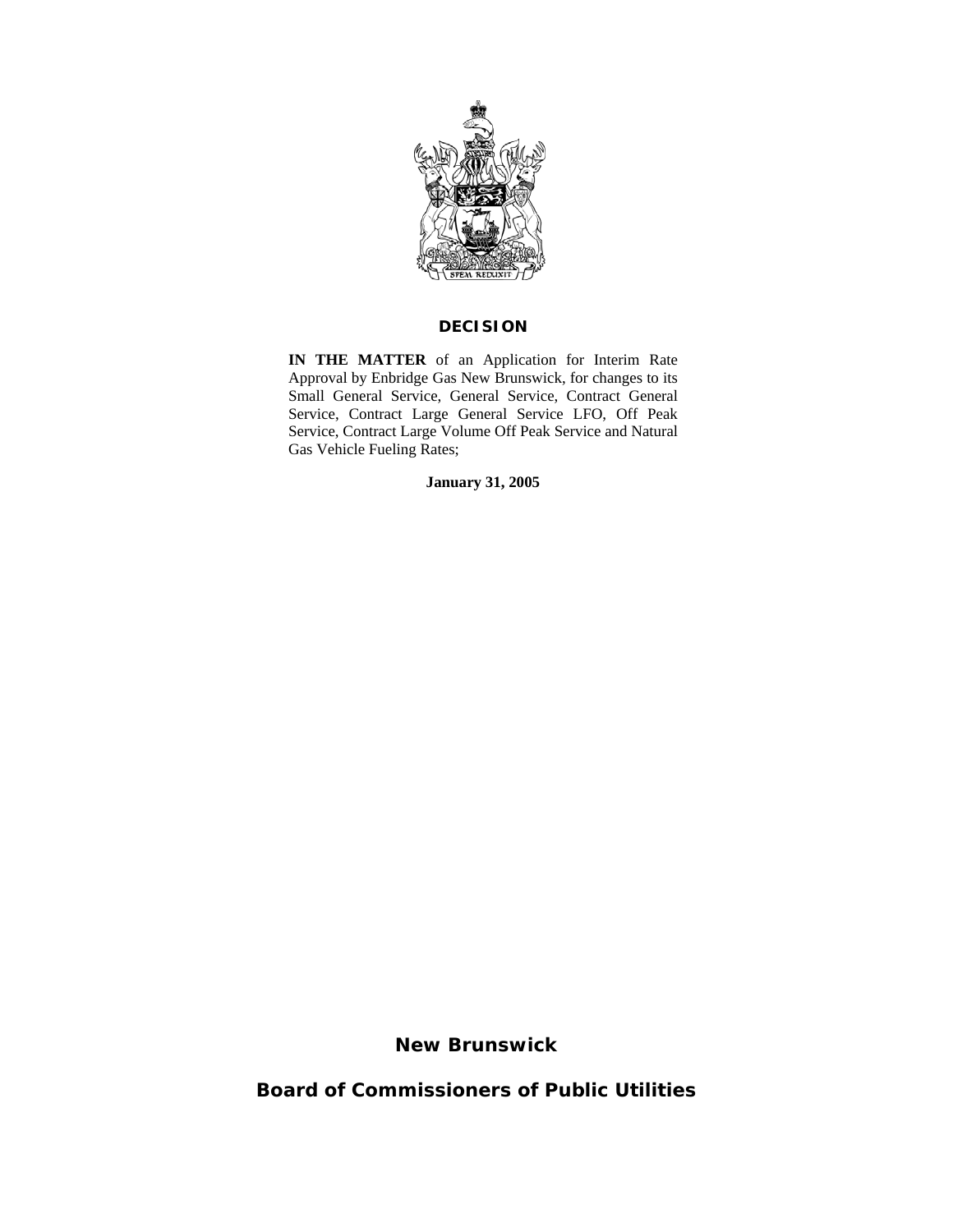**IN THE MATTER** of an application by Enbridge Gas New Brunswick to change its Small General Service, General Service, Contract General Service, Contract Large General Service LFO, Off Peak Service, Contract Large Volume Off Peak Service and Natural Gas Vehicle Fueling Rates;

Enbridge Gas New Brunswick (Enbridge) applied to the Board of Commissioners of Public Utilities ("Board") on November 22, 2004 for a change to its distribution rates effective February 1, 2005. A Pre-hearing Conference was held on January 6, 2005, at which time the Board decided that an oral hearing would be held beginning on March 17, 2005. As a result, Enbridge made a motion that the Board approve an interim order to increase rates effective February 1, 2005.

The Board reviewed the request and set a schedule for a written hearing to review the interim order motion. It determined that Enbridge should submit evidence in support of its request and that the intervenors should be allowed the opportunity to submit written comments to which Enbridge could reply.

Written comments opposing the motion were received from Competitive Energy Services, Flakeboard Company Limited, the Fredericton Residential Investment Properties Association (FRIPA) and the Maritime Natural Gas Pipeline Contractors Association Inc. Enbridge replied to these comments.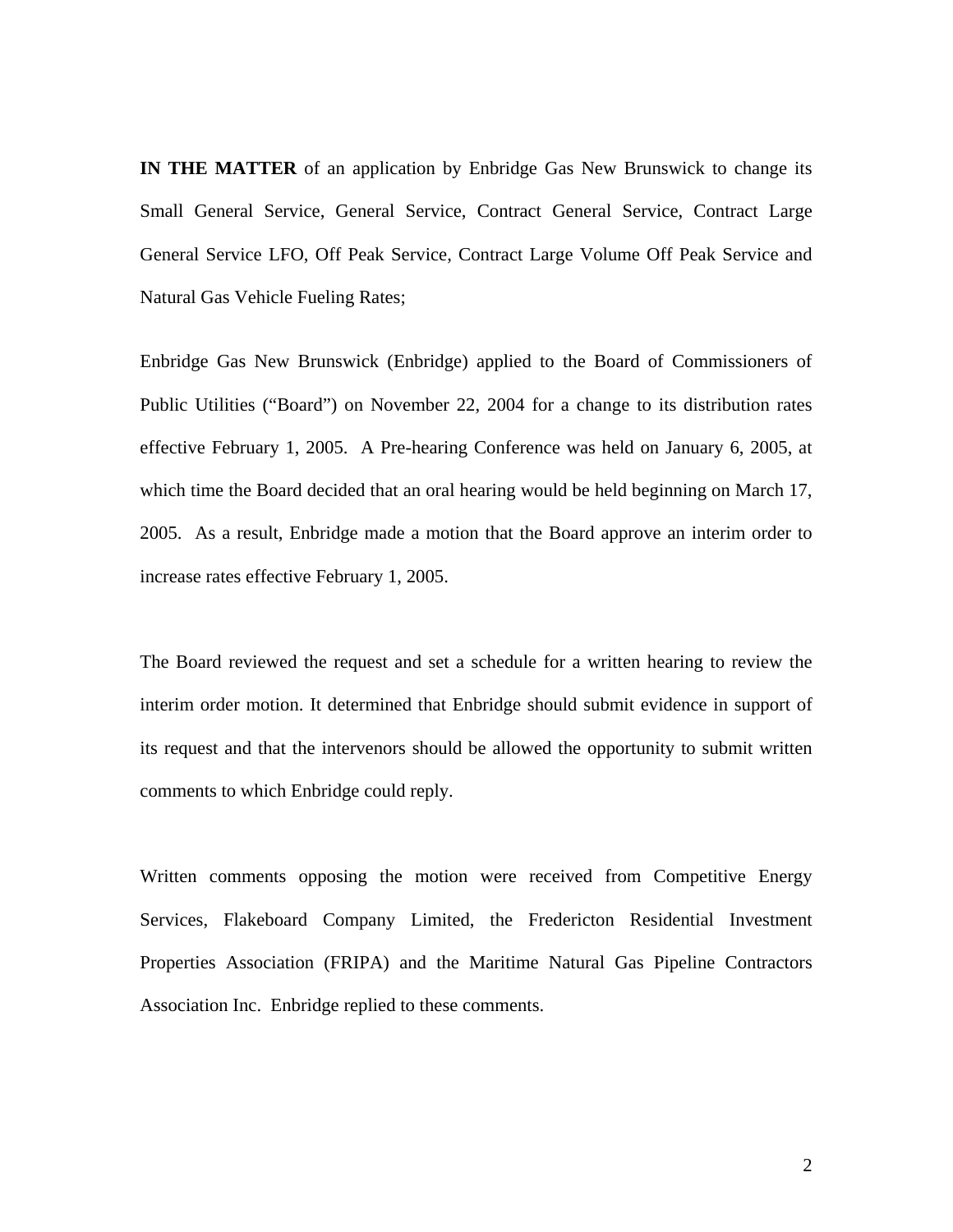The Board has not considered the comments of FRIPA as they did not register as a formal intervenor. FRIPA will have an opportunity to provide its comments at the time of the oral hearing.

The Board has reviewed the remaining information and will address certain matters raised by the parties. Based upon the decision "Bell Canada v Canada (Canadian Radio - Television and Telecommunications Commission), [1989] 1 S.C.R. 1722 (Bell Case), the Board is of the opinion that the *Gas Distribution Act* ("Act") provides the same or similar regulatory jurisdiction as was provided in the *National Transportation Act* and the *Railway Act*. The Board is of the opinion, therefore, that it has the authority to grant approval for the requested changes in rates, on an interim basis, should it consider that this would be in the public interest. The Board is also of the opinion that it has the authority to order a rebate of any over-collection of revenues at the time of making its final order should that final order approve lower rates than were approved in the interim order.

The critical issue that remains is what factors should be considered by the Board in determining whether or not to grant the requested interim order. Section 77 of the *Gas Distribution Act* ("Act") does not provide any criteria to be used by the Board in deciding on requests for interim orders.

The Board has previously ruled on a request by the New Brunswick Power Corporation ("NB Power") for an interim order pursuant to Section 41 of the *Public Utilities Act*.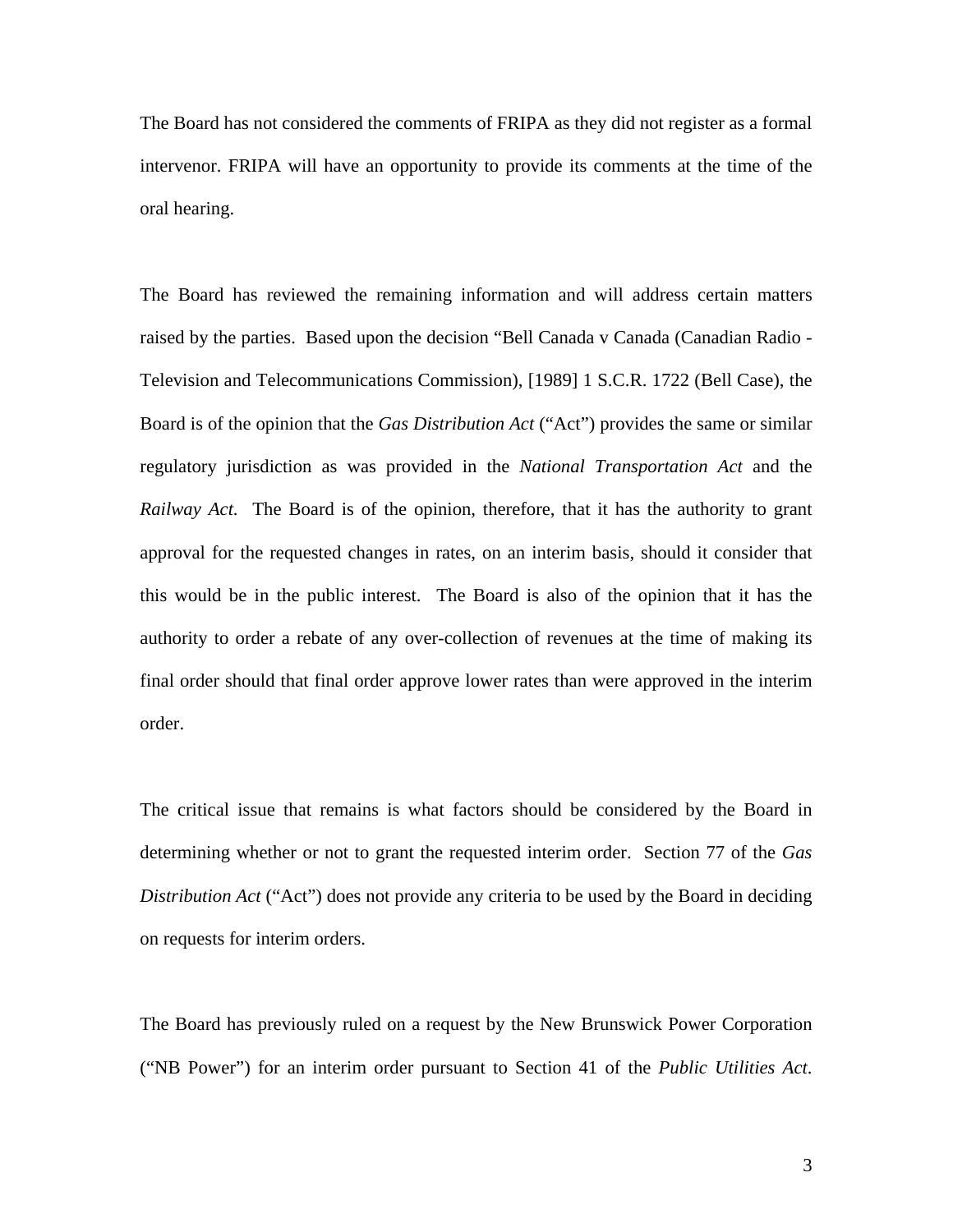RSNB Chapter P-27 which gave NB Power the right in "special circumstances" to apply for an interim order. Section 41 provided no definition of ""special circumstances" so the Board defined what, in its opinion, would constitute "special circumstances" within the meaning of Section 41 of the *Public Utilities Act*.

The Board found in a decision dated January 10, 1991 that "special circumstances" in that section of the *Public Utilities Act* require that:

"the following should exist:

- 1) That the projected results, reflecting all costs and revenues, demonstrate a prima facie need for a rate change.
- 2) That there is not sufficient time to permit the normal full public review.
- 3) That the circumstances which result in the need for a rate change are beyond the control of the applicant and as well, could not have been reasonably anticipated by the applicant."

The Supreme Court of Canada in the Bell Canada case (supra) at Paragraph 46 stated:

*"Traditionally, such interim rate orders dealing in an interlocutory manner with issues which remain to be decided in a final decision are granted for the purpose of relieving the applicant from the deleterious effects caused by the length of the proceedings. Such decisions are made in an expeditious manner on the basis of evidence which would often be insufficient for the purposes of the final decision.*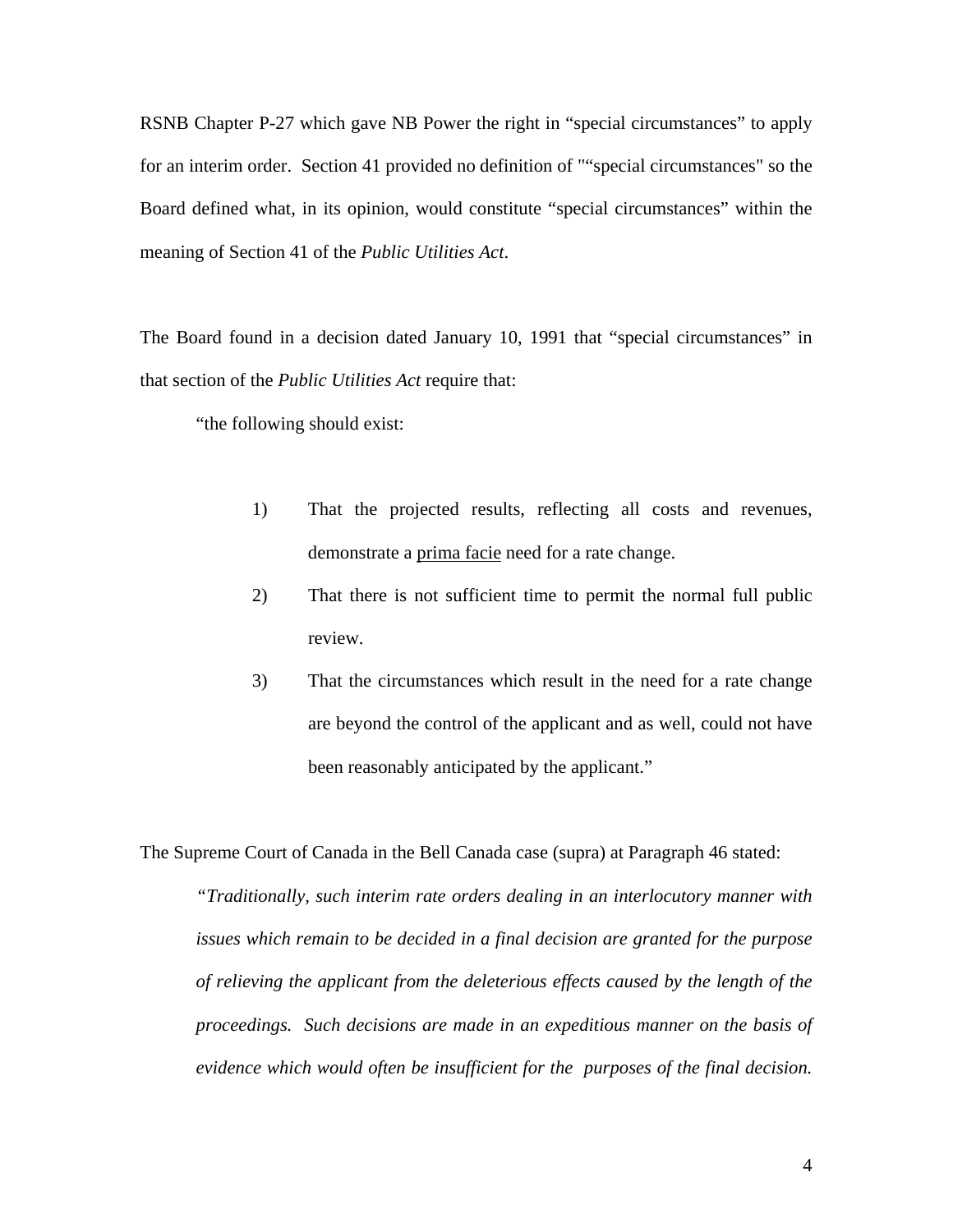*The fact that an order does not make any decision on the merits of an issue to be settled in a final decision and the fact that its purpose is to provide temporary relief against the deleterious effects of the duration of the proceedings are essential characteristics of an interim rate order.* 

Enbridge, in its comments dated January 13, 2005, stated that "special circumstances" are only referenced in Section 76 of the Act dealing with interim ex parte orders and are not mentioned in Section 77.

The Board considers that, in normal circumstances, general rate increases should only be granted following a full public review. Therefore, the granting of rate increases on an interim basis should only be done in exceptional or special circumstances. To determine when such circumstances may exist the Board must have criteria to apply. The Board considers that in the present case, Enbridge does not meet either the criteria developed by the Board for use in reference to Section 41 of the *Public Utilities Act* or the criteria referenced by the Supreme Court in the Bell Case.

Enbridge's market-based approach to setting its rates requires a review of the anticipated prices for fuel oil and natural gas. Both commodities have prices that fluctuate significantly and frequently. Enbridge should be aware of this when developing any application for rate changes.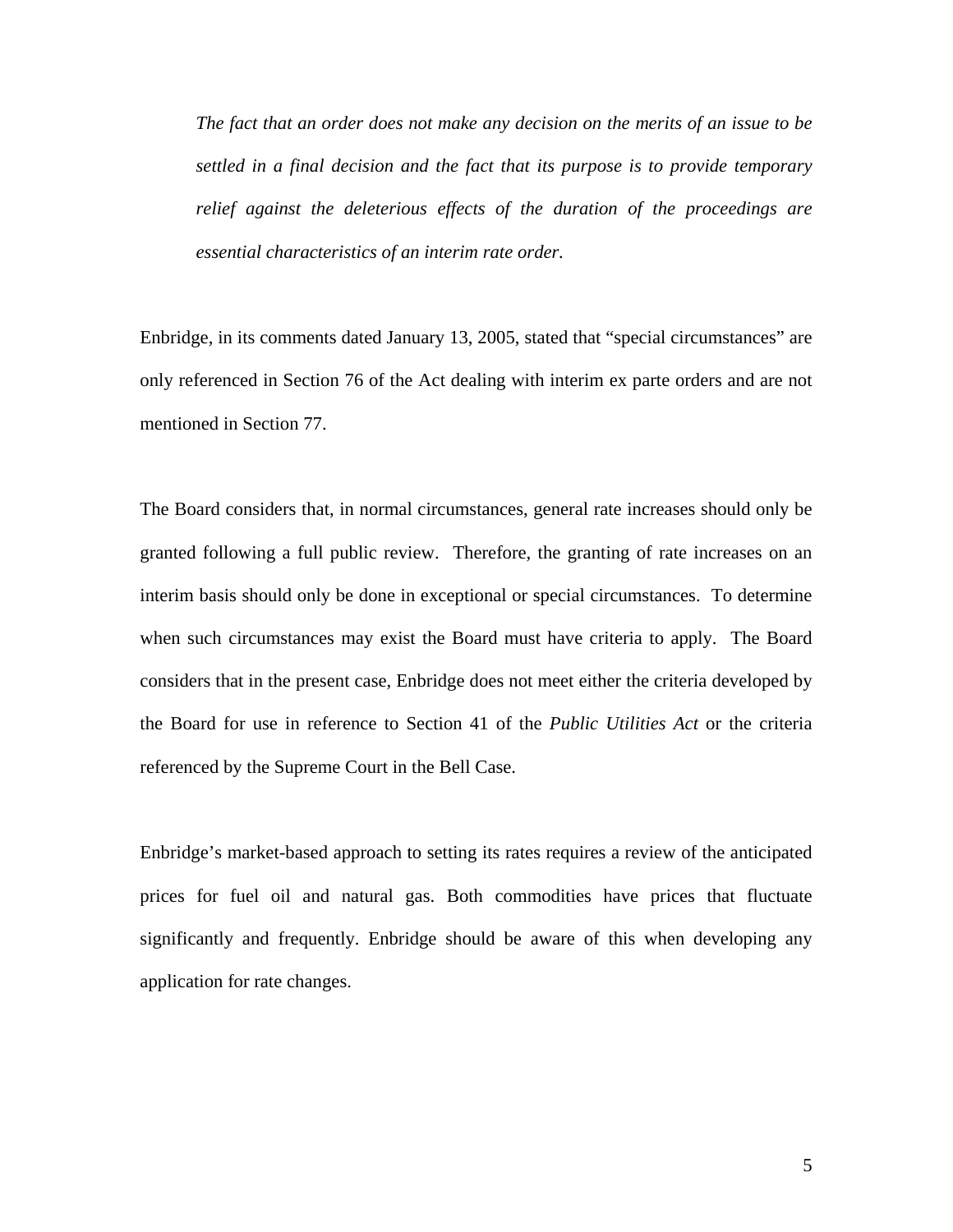As well, Enbridge should be aware of the amount of time normally required for a full public review of any general rate application. The Board notes that the application was dated November 22, 2004 and it anticipates a final decision by the end of March, 2005. The Board does not consider a period of slightly more than four months from application to decision to be unusual or lengthy. When Enbridge made its application, it knew full well that the process might involve an oral hearing which normally would take at least four to five months.

With respect to any possible deleterious effect on Enbridge, the Board notes the following. Enbridge estimates that denying the interim rate relief requested will increase the amount of the deferral account by \$0.62 million and \$0.85 million if the rates take effect on April 1, 2005 or May 1, 2005 respectively. Enbridge has previously estimated that the deferral account would be approximately \$60 million as of December 31, 2004. The Board does not consider an increase in this account of less than \$1 million to represent a significant difference, particularly as Enbridge has estimated the account will peak at approximately \$133 million at the end of the development period.

The Board further notes that amounts in the deferral account earn the Board approved rate of return. The Board therefore does not consider that waiting for a final decision on the requested rate changes, for approximately two more months, will cause any deleterious effects to Enbridge.

The Board therefore denies Enbridge's request for approval of an interim order on rates.